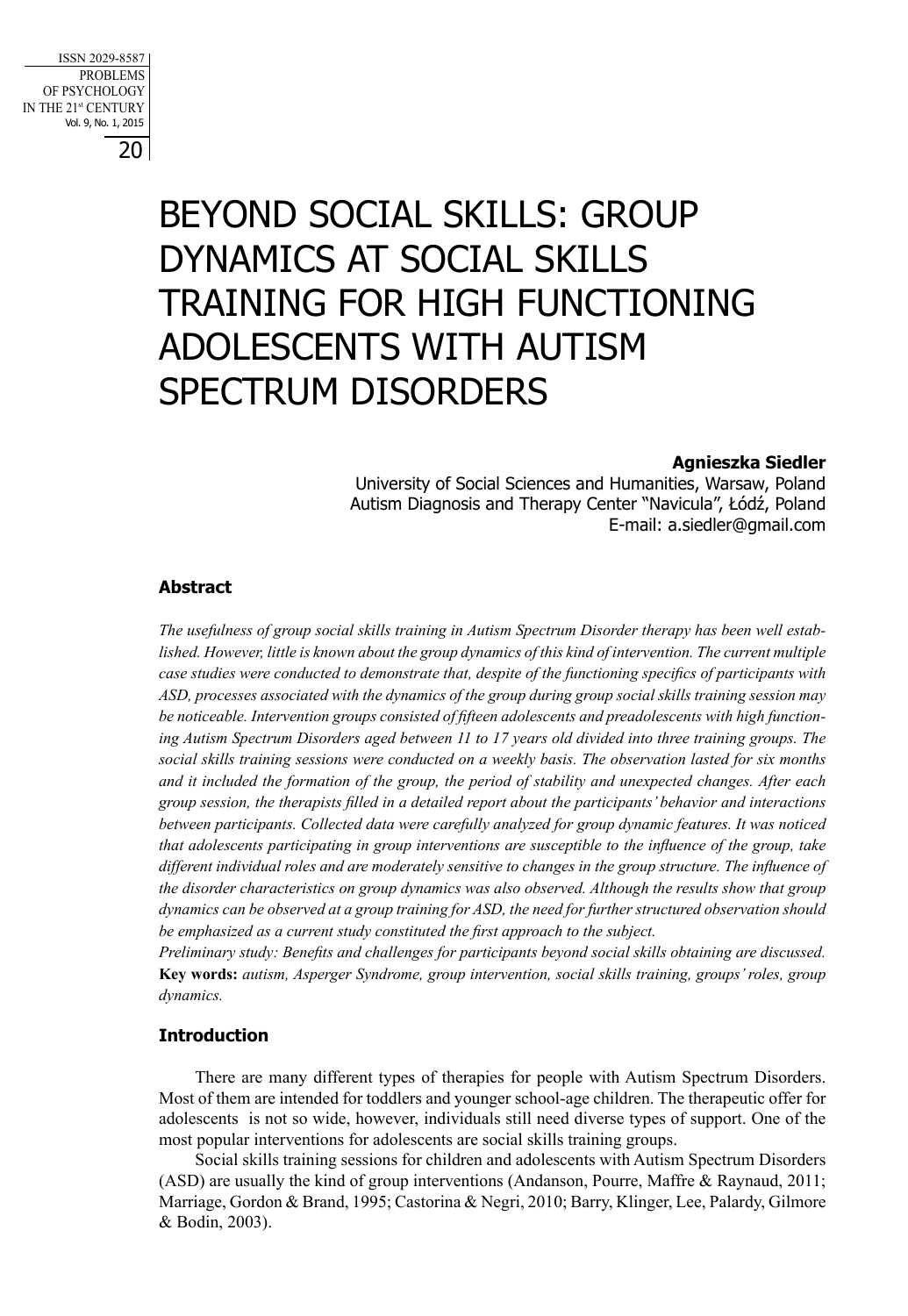Agnieszka SIEDLER. Beyond social skills: Group dynamics at social skills training for high functioning adolescents with autism spectrum  $\rm [ISS\,2029\text{-}8587]$ disorders

PROBLEMS OF PSYCHOLOGY IN THE 21st CENTURY Vol. 9, No. 1, 2015

21

The main characteristics of ASD are social skills impairment, lack of behavioral and thinking flexibility and restricted interests (Atwood, 2006; Frith, 2008), but they also lack of empathy, have a poor non-verbal communication and bizarre way of speaking (Wing, 1986). Asperger Syndrome does not affect intelligence, but individuals are frequently perceived as less intelligent in certain social situations (Vermeulen, 2001). Research taken in the field of social skills training shows its impact on social skill improvement, but suggests poor generalization to non-clinic setting (Barry, Klinger, Lee, Palardy, Gilmore & Bodin, 2003; Castorina & Negri, 2010). Training that uses narrative techniques has an influence on failure-related and decision-related component of action-control (Waligórska, Siedler & Waligórski, 2010). Unfortunately, there is no research focusing on processes during the social skills group training sessions, that are not related with training objectives. Trainings are perceived as an in-group learning of social skills, omitting possible therapeutic aspect of group intervention.

 The group is being commonly defined as: two or more people who interact with one another, share similar characteristics and goals, define their own standards, create group structure and collectively have a sense of unity (Mika, 1981). Group training as a particular kind of group also manifests most of the social group features. Furthermore, that type of intervention can also have few characteristics of group therapy. According to Yalom (Yalom & Leszcz, 2006), group therapy helps individuals through eleven basic factors: hope, feeling that "I'm not alone", sharing information, altruism, corrective recapitulation of the first family group, development of socializing techniques, behavior imitation, interpersonal learning, group consistency, catharsis and existential factors. Group therapy for adolescents with Asperger's Syndrome improves the ability to develop and maintain relationships with others (Longhurst, Richards, Copenhaver & Morrow, 2010).

Individuals engage in group interaction for many reasons. One of them is socialization and the need to feel a sense of belonging, that is one of the most basic needs for an individual (Maslow, 1954). It predicts better physical health (Hale, Hannum & Espelage, 2005) and quality of life (Jones, 2003). Sense of belonging also determines healthy child development (Filipczuk, 1980). Motivating to engage in social relationships is one of the essential components of one's well-being (Cacioppo et al., 2007). Children and adolescents with High Functioning Autism (HFA) and Asperger's Syndrome (AS) also have the need of belongingness (Pisula, 2003), but for them it is much more difficult to fulfill (Laursen & Yazdgerdi, 2012). But social interactions of people with ASD are believed to be shallow as individuals are not able to accurately empathize with another person.

As a basis for the current study it was assumed, that beyond learning social skills that type of group intervention may have also a therapeutic dimension, typical for other types of group treatment. The purpose of this study was to observe what kind of group dynamics, group roles and healing factors can be observed during the group interventions for adolescents with ASD.

## **Methodology of Research**

The study was performed at Autism Diagnosis and Therapy Center in Łódź, Poland, an institution with over 1000 individuals with Autism Spectrum Disorders under stationary or ambulatory care. Due to the lack of detailed preliminary research, the exploratory case study design was used. Three groups, differing in age range, were taken into account.

#### *Participants*

The sample consisted of fifteen children, ranging from 11 to 17 years old, all males. They were divided into three groups: 11 to 12 years old; 13 to 15 years old and 15 to 17 years old. Participants had a diagnosis confirmed by a psychologist and psychiatrist. Six of the participants had a diagnosis of High Functioning Autism and nine participants had a diagnosis of Asperger's Syndrome.

### *Procedure*

The social skills training group sessions were conducted on a weekly basis for six months, from September 2013 to March 2014. Every session was conducted by two psychologists with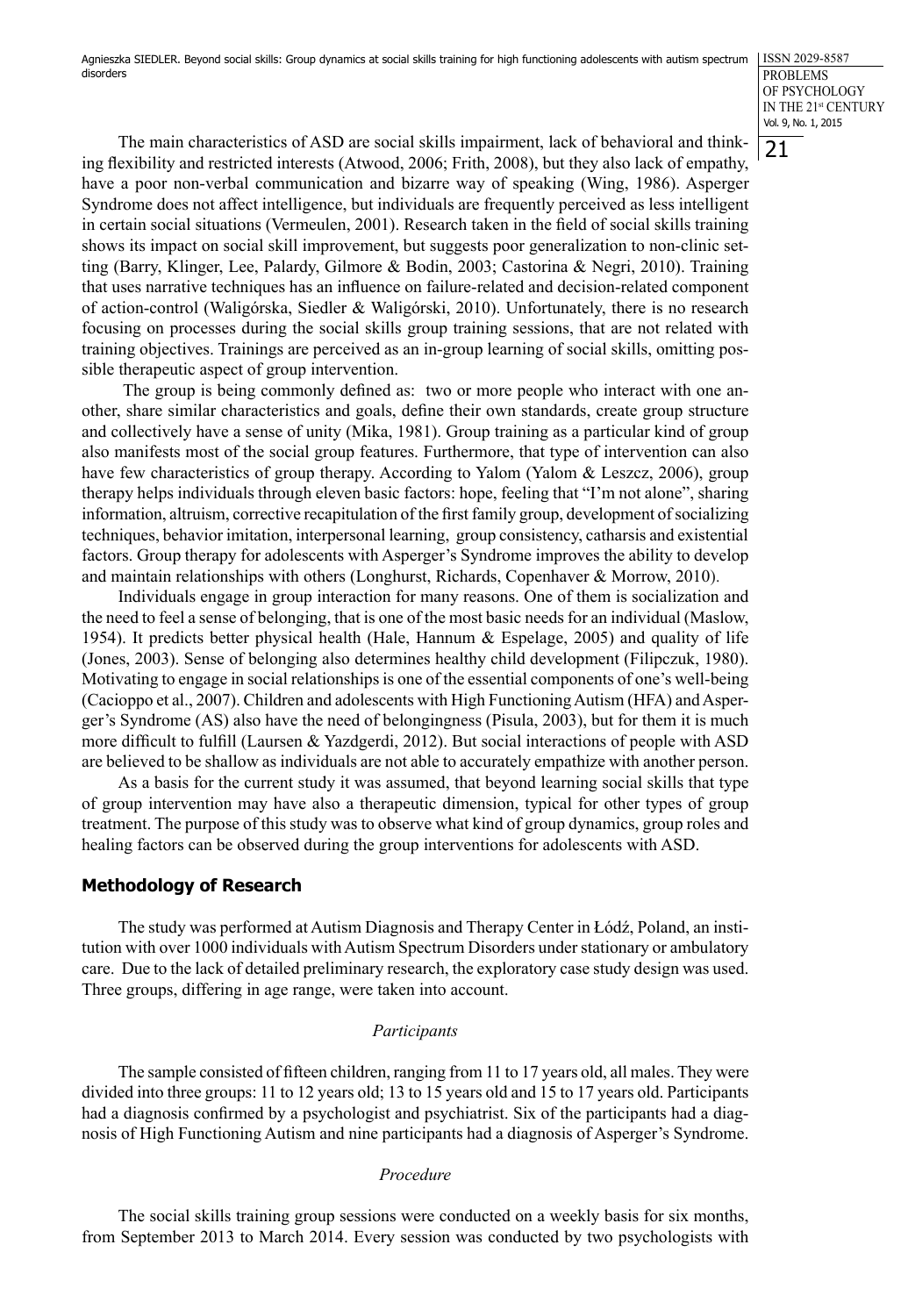22 PROBLEMS OF PSYCHOLOGY IN THE 21st CENTURY Vol. 9, No. 1, 2015

multiple years of experience in ASD therapy and social skills training. Psychologists were assigned to a certain group. The participants were recruited and assigned to the social skills training groups, based on age and functioning level. After each session one of the psychologists created a detailed report about each of the participants' behavior and interactions with other participants for further analysis. Psychologists used methods like role playing, informing, discussion, modeling, shaping, social stories, behavior rehearsal, getting feedback, dyad exercises, games and coaching. The main purpose of each session was to develop social skills. The participants were learning about the social context of emotions, social perception, self-regulation, self-monitoring, social rules and training basic social skills (like maintaining eye contact, respecting personal space, gestures) and complex social-skills (like conflict resolution, dealing with teasing and dating). The content of the training was adapted to the needs of a particular training group.

# *Analyses*

Collected data were analyzed for the presence in the description of the behavior of the participants and their interaction characteristics of group dynamics and healing factors. Two independent judges, both psychologists, evaluated reports from social skills group session. The following components were assessed:

- Healing factors: hope, feeling that "I'm not alone", sharing information, altruism, corrective recapitulation of the first family group, development of socializing techniques, behavior imitation, interpersonal learning, group consistency, catharsis and existential factors.
- Group roles: leader, observer, aggressor, disrupter, clown, scapegoat, yes-man, outsider, toady and group conscience.
- Stages of group development: forming, storming, norming and performing.
- Characteristics of group dynamics, like: unspoken rules and norms, group coherence, intermember relations, features of group identity, values, communication patterns, conflicts and problem solving, spontaneous cooperation.

# **Observation Results**

# *Group 1*

The group consisted of five boys aged 11 to 12 years old. At the first session group members agreed to the rules of behavior and mutual interactions at the group meetings and the objective of the participation in social skills training. Boys were very agreeable and silent. Formal leader was encouraging them to talk. They quickly realized that they had similar interest. Participants seemed to be dazed by being in group interactions for the next 5 weeks. Three boys insistently tried to get the attention of others, by clowning, speaking very loudly and showing-off. Two boys stayed quiet and observed the group. They started to share their interest with each other a lot and getting into the dialog. The psychologist, besides carrying on social skills exercises, tried to support them in creating correct interactions and include all the participants in the discussion. One boy at the beginning of the program was frustrating because of others inappropriate behavior, he showed low resistance. Behaviors like rushing out of class, hiding under the chair and reversing his chair were observed. After 8 weeks of sessions the group has created unspoken rule – not to upset this boy. Despite the fact that the boys still like to make jokes they tried to monitor his reaction and stopped before his tension level reached the breaking point. The group reached a stable point and for the next weeks worked very effectively. Participants knew each other and felt safely. Parents reported that boys didn't like social skills training exercises, but they liked coming to the session because of their contact with friends. This tendency was stronger for the boys with Asperger's Syndrome that with autism. About  $12<sup>th</sup>$  week the psychologist started to observe creating of the alliance. Two boys were always sitting next to each other, talking a lot. The psychologist even suggested them to exchange their phone numbers, but it was a hard task for them. It took next four weeks until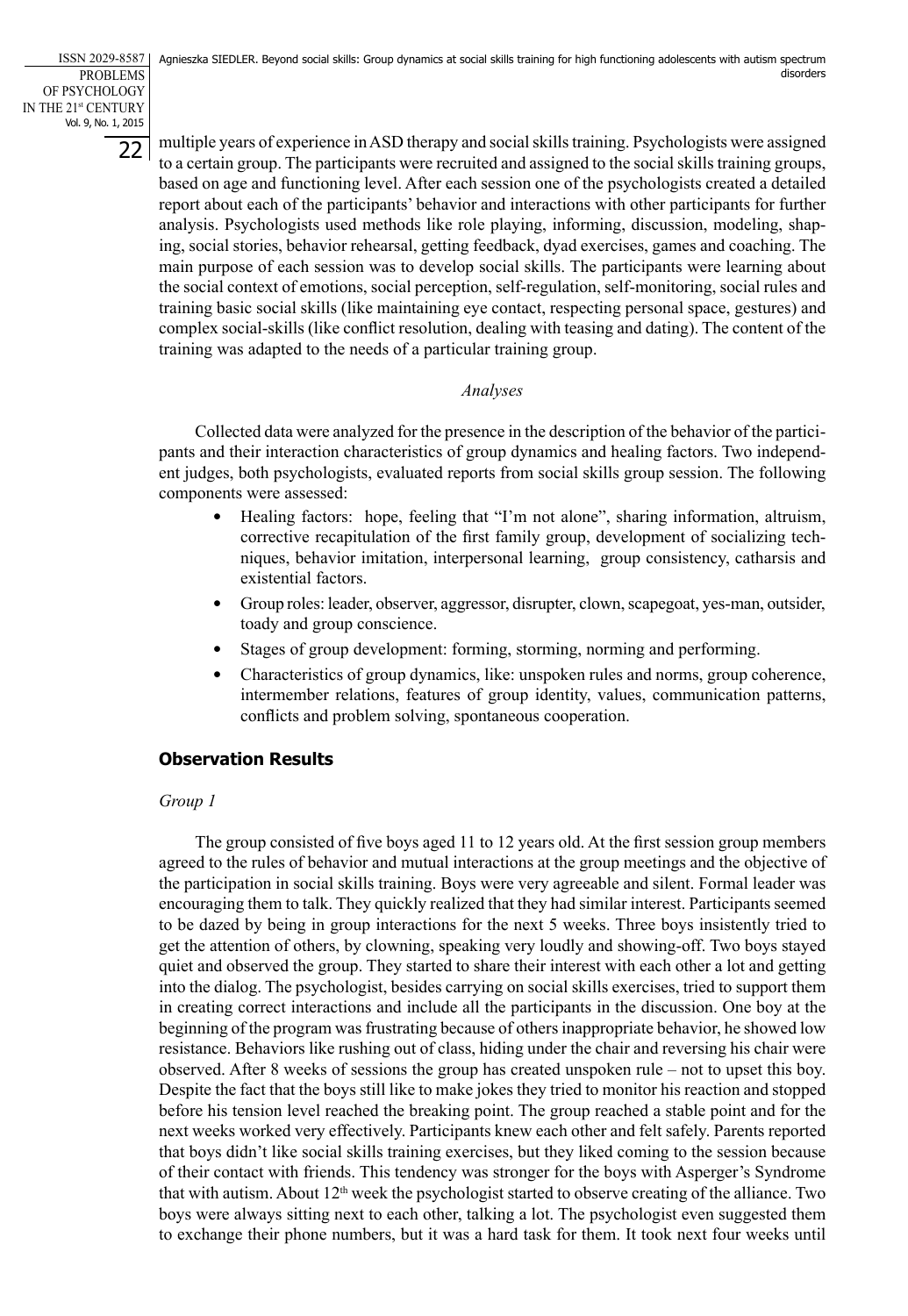23 PROBLEMS OF PSYCHOLOGY IN THE 21st CENTURY Vol. 9, No. 1, 2015

they finally did it. At  $20<sup>th</sup>$  week three participants with Asperger's Syndrome started asking questions about why they need to learn those things about emotions and social interactions while they don't need them. They also felt that two other boys (absent that day) were different from them. They tried to confront together with the group formal leaders. Differences and similarities in the group were discussed and the participants agreed with jointly established conclusion: "They are a little bit different from them, but we are also similar. Together we have similar difficulties and the practice may help us". The aspect of "not being alone" seemed to be important for boys as well as the possibility of sharing information with each other. At the time when the observation ended there was no informal leader in the group and no specific group roles.

## *Group 2*

The group consisted of five boys aged 13 to 15 years old. At the first session group members agreed to group rules and goals. Four of them had a diagnosis of High Functioning Autism and one had a diagnosis of Asperger's Syndrome. For the first four weeks one of the participants tried to get other's attention by giving early Christmas gifts and telling riddles. Such behavior did not disappear till the end of the observation. The boy also started to bring his toy figures with him to show it to other group members. Intensive approval seeking was observed. On the other hand, the boy started to build the wall between him and the rest of the group by bringing books with him to the sessions. He wouldn't come into the classroom without the book and he had to have it near him. Usually, after he talked about his experience and after he shared with others his interests he started to read. He kept reading until someone asked him a direct question or until the group started to play a game. Psychologists named his role in the group as an outsider. Changing his habit was a long process that did not end completely until the end of the observation. What was achieved, the boy started to put his book aside more often.

After four weeks group roles could be observed. The group had an informal leader, who was making all decisions in a group, was very active in discussions, and was asking questions other members of the group and including the formal leaders. Two other participants manifested a conformist attitude. They never asked the question spontaneously and were passive in discussions. One last participant unfortunately was a scapegoat. Communicating with others was a little bit harder for him than for the rest of the group. The group has not commented on their own mistakes, however, made fun from a scapegoat. The psychologist had to put a lot of effort to change the boys' group role. After they succeeded the group reached the point of stable structure and could work effectively.

## *Group 3*

The group consisted of five boys aged 15 to 17 years old. At the first session group members agreed to group rules and goals. All five of them had a diagnosis of Asperger's Syndrome. The participants tried to get each other's attention for twelve weeks. They were also intensively testing the boundaries set by psychologists. The following behaviors have been observed: inappropriate language, raising difficult subjects, shouts, loud singing, attempt to hit the colleague, attempt to hit the psychologist. In a very short period of time two opposing alliances were created. Two of the participants competed for the position of informal group leader, each one had one friend on his side. The fifth boy adopted the role of the oppositionist – he never agreed with anything said on the group, he did not like the proposed activities and he did not opt on anyone's side. This structure was visible even in the way of chairs set up. Because of the conflict, it was difficult for the group to focus on the exercises. The psychologist made an attempt to talk about it. Unfortunately, it was very difficult for the participants to realize their emotions in relation to the group. The conflict escalated to the moment one of the participants resigned. The boy's parents were not able to convince him to come back. As a reason, he stated that the sessions did not meet his needs.

After one aspiring leader left the group, the one left could take the role. The group life calmed down and could focus on social skills. The participants in that group willingly shared information and helped each other. They started to solve their problems from outside the group by discussing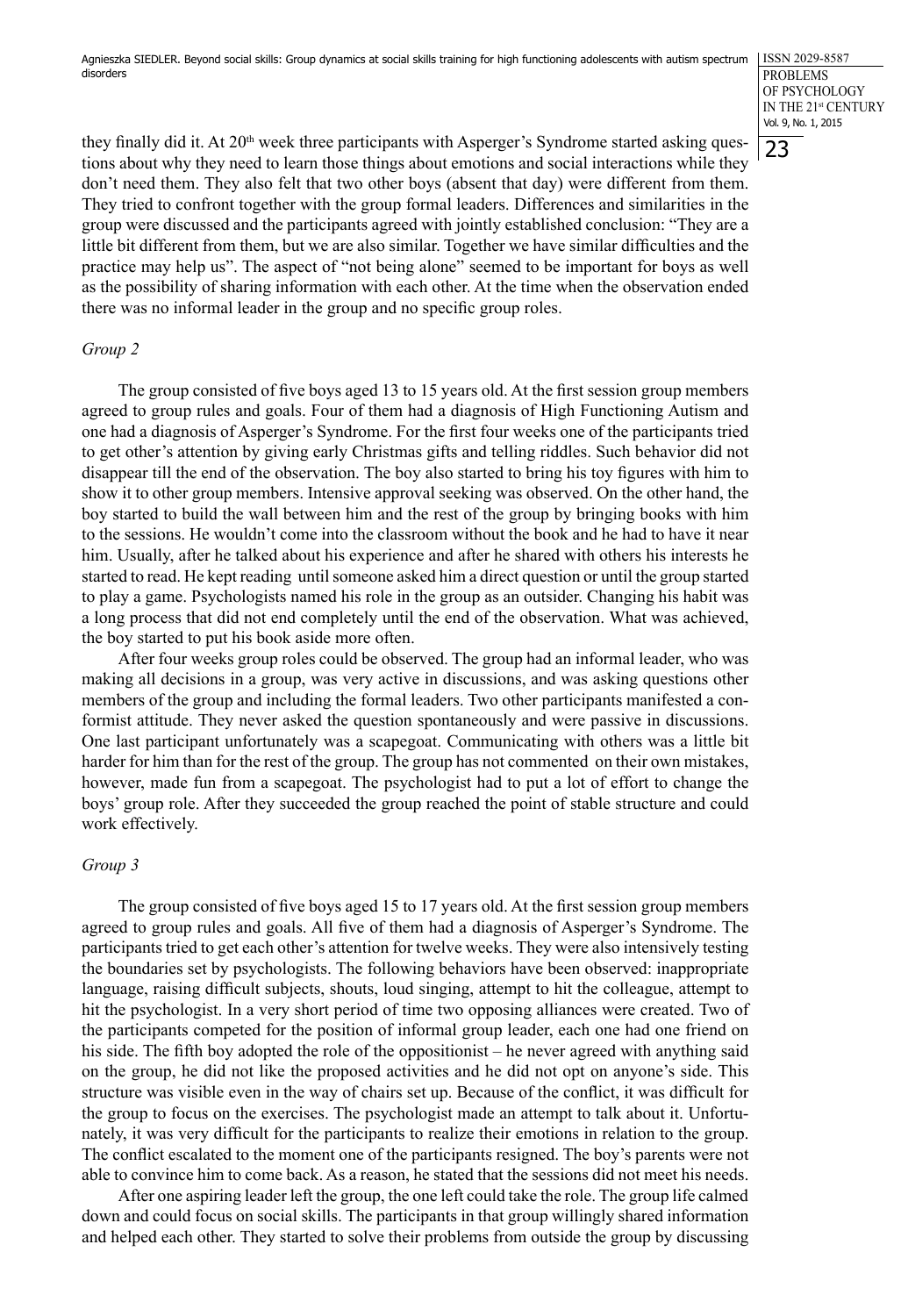24 PROBLEMS OF PSYCHOLOGY IN THE 21st CENTURY Vol. 9, No. 1, 2015

them with other group members. On the  $16<sup>th</sup>$  week one of the participants said that he liked to come to the sessions because of the group as a whole, because he liked to be in that group.

# **Discussion**

The results of the observation were consisted with the assumptions. In all the groups features of group dynamics and healing factors could be observed. Some of the participants received group roles. The groups passed through various phases of group development. Healing factors like feeling that "I'm not alone", sharing information and behavior imitation were also observed. It confirms the thesis of the group dynamics existence in social skills training groups. That kind of intervention may be compared to group therapy. Previous studies focused mostly of differences between social skills training groups and group psychotherapy (Lehtsaar, 1987), but did not include observations of a group as specific as adolescents with Autism Spectrum Disorders. Despite the difficulties associated with a disorder, features typical for other group interventions could be observed.

It could be noticed, that less rated aspects occurred in the youngest group, aged 11 to 12 years old. Possibly, younger adolescents are not able to engage in social interactions as much as older adolescents. From the therapeutic perspective, for this age range probably it is probably better to focus on behavioral interventions at group trainings than including group dynamic influence. Older children, aged 13 to 15 years old and aged 15 to 17 years old were benefited not only from structured exercises, but also from "being" in the group.

# **Conclusion**

In this research it was shown, that in social skills training sessions, group dynamics can also be observed. For people with High Functioning Autism and Asperger's Syndrome that may be another factor that helps them. Besides teaching social skills, the participants can also receive social support, find an accepting peer group and work on their self-identity. Since presented study was only a preliminary observation of a group process of this kind of intervention, there is a need to conduct further research, including structured observation.

# **References**

- Andanson, J., Pourre, F., Maffre, T., Raynaud, J. P. (2001). Social skills training groups for children and adolescents with Asperger syndrome: A review. *Archives de Pediatrie, 18* (5), 589-596.
- Attwood, T. (2006). *Zespół Aspergera* [Asperger's Syndrome]. Poznań: Zysk i s-ka Publishing.
- Barry, T. D., Klinger, L. G., Lee, J. M., Palardy, N., Gilmore, T., Bodin, S. D. (2003). Examining the effectiveness of an outpatient clinic–based social skills group for high-functioning children with autism. *Journal of Autism & Developmental Disorders, 33* (6), 685-701.
- Cacioppo, J. T., Amaral, D. G., Blanchard, J. J., Cameron, J. L., Carter, C., Crews, D., Quinn, K. J. (2007). Social neuroscience: Progress and implications for mental health. *Perspectives on Psychological Science*, *2,* 99–123.
- Castorina, L. L., Negri, L. M. (2010). The inclusion of siblings in social skills training groups for boys with asperger syndrome. *Journal of Autism and Developmental Disorders, 41* (1).
- Filipczuk, H. (1980). *Potrzeby psychiczne dzieci i młodzieży* [Psychological needs of children and adolescents]. Warsaw: Publishing Institute CRZZ.
- Frith, U. (2008). *Autyzm: Wyjaśnienie tajemnicy* [Autism: Explaining the enigma]. Gdańsk: Gdańsk Psychological Publisher GWP.
- Hale, C., Hannum, J., Espelage, D. (2005). Social support and physical health: The importance of belonging. *Journal of American College Health*, *53* (6), 276-284.
- Jones, R. C. (2003). *Sense of belonging and its relationship with quality of life and symptom distress among undergraduate college students.* Proquest, Umi Dissertation Publishing.